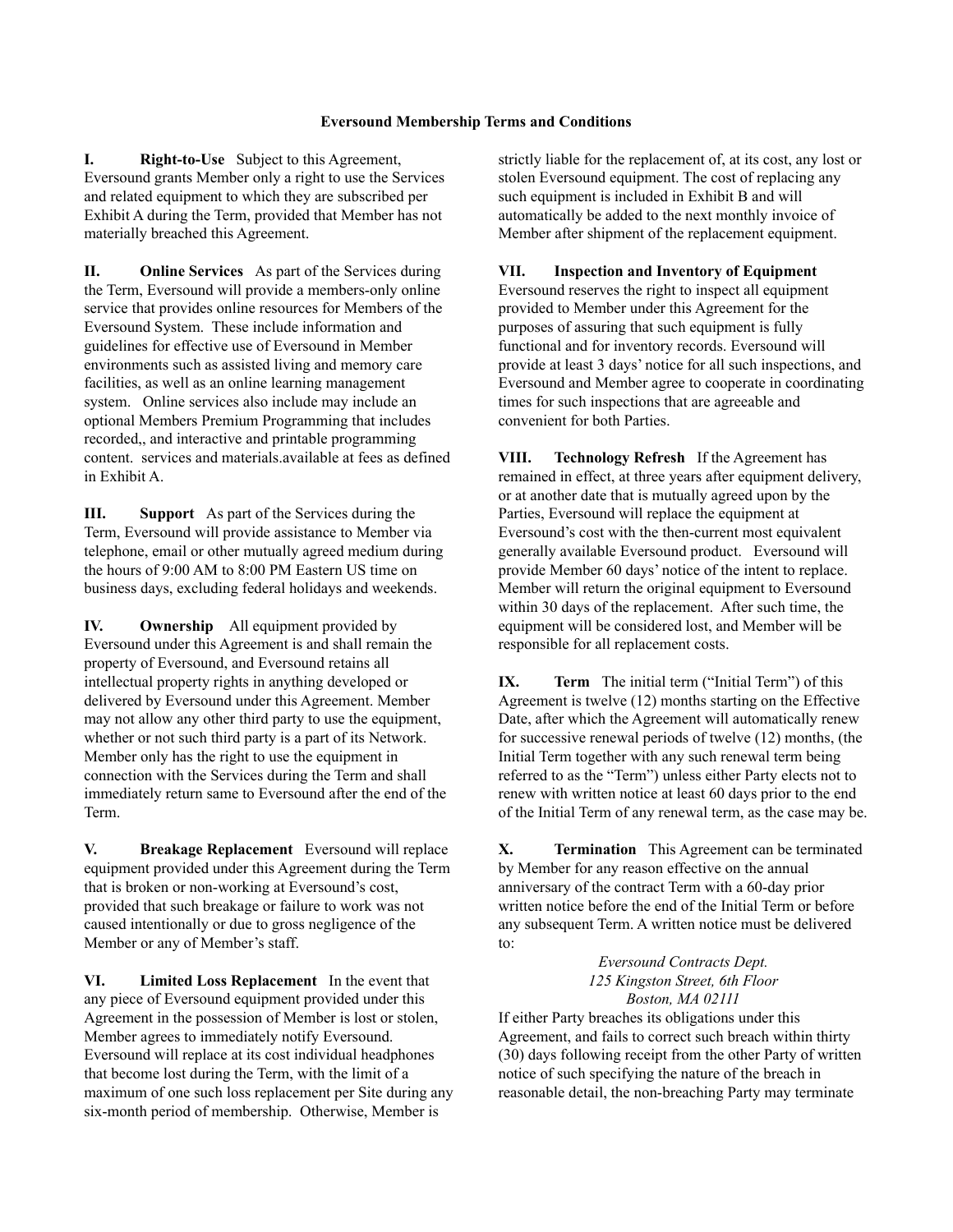this Agreement by giving the breaching Party written notice of such termination.

The initial 30 days from when Services are delivered to a Site falls under our Happiness Guarantee. Notwithstanding the provisions of Section  $X$ , at any time up through the first thirty (30) days after initial equipment delivery to a site (the "Trial Period"), Member may terminate this Agreement with respect to the Site immediately for any reason. The Member will return all equipment to Eversound with a shipping label provided by Eversound. If all sites under the Agreement are terminated, during the initial trial period, then the entire Agreement will be terminated. If this Agreement is not terminated during the Trial Period, this Agreement will continue in full force and effect.

**XI. Orders, Invoices and Payments** The Services contain various functionality and certain portions of the Services are billed at different rates, types and amounts than others. The Member may order any specific portion or functionality of the Services from Eversound at any time during the Term of the Agreement. Member Prices for Services are as listed in Exhibit A. Prices in Exhibit A may be changed by Eversound with 90 days' advance written notice. Such price changes will be considered accepted upon any renewal of the Agreement.

Eversound will invoice for Services upon the date that related equipment is shipped from Eversound or the date such Services are otherwise made available to Member. Payment is due within thirty (30) days of receipt of Eversound's invoice.

After the Initial Term, Member may downgrade (i.e., reduce) Service quantities by giving Eversound 30-day advance written notice for any such downgrade, except that the minimum subscription period for any Service added to this contract after its initial execution is 6 months for each such element of Service and also that the minimum Membership quantity for any given site is at least one "Initial" type Service option from the list in Exhibit A such as an Activity Package - Initial. Any adjustments to the monthly fee in accordance with such changes will appear on the next month's billing cycle.

In the event that an invoice is disputed, Member must give notice of the dispute within 5 days of receipt of such invoice. Any dispute not raised within this 5-day period will be considered waived, and all amounts will be deemed undisputed and due within 30 days of the receipt of the invoice.

**XII. Taxes** Member is solely responsible for the costs of any and all duties, taxes, levies or fees (including any value-added, sales, use or withholding taxes) imposed on or in connection with the rental or sale of any equipment, or provision of any portion of the Services, by Eversound to Member or to a third party on behalf of Member, or these Terms or the Eversound's Services by any authority (excluding taxes based on Eversound's net income), and the Member agrees to pay same when due, and if Member cannot pay same directly, it shall be paid by Member to Eversound who shall remit same. The Member agrees to and shall indemnify Eversound for all amounts due under this provision.

**XIII. Late Payment** Unpaid balances exceeding 30 days from receipt of Member's undisputed invoice will accrue interest at 12% per annum.

**XIV. Refunds** Eversound shall have no obligation to refund to Member any amounts paid by Member to Eversound hereunder.

**XV. Use of Name** Member hereby grants Eversound the limited right to use Member's name and any related logo to identify Member as a customer of Eversound in listings of its customers, including in its marketing materials or websites.

**XVI. Enablement**Member agrees to help enable the successful implementation and adoption of the Services and Equipment at each of Member's location(s). Member agrees that all locations and staff adhere to Eversound's onboarding process. As part of onboarding, Eversound will provide online training resources and webinars on products to which Member has subscribed. Member will pay an Onboarding Fee as defined in Exhibit A that includes coverage for training, shipping and other initial community onboarding activities. If within the first 30 days after equipment delivery, a Community has at least one staff member utilize training resources associated with their subscribed products and then pass an associated quiz (75% or better correct score), then the Community will be issued a \$100 credit against their Onboarding Fee.

**XVII. Notifying Eversound of Staff Turnover** If Member has staff turnover at any community or location, which affects the use of Eversound at your community, Member agrees to promptly let the Eversound Community Success Director know within 10 business days of this staff transition. Member will make every effort to introduce the Eversound Community Success Team to your new staff.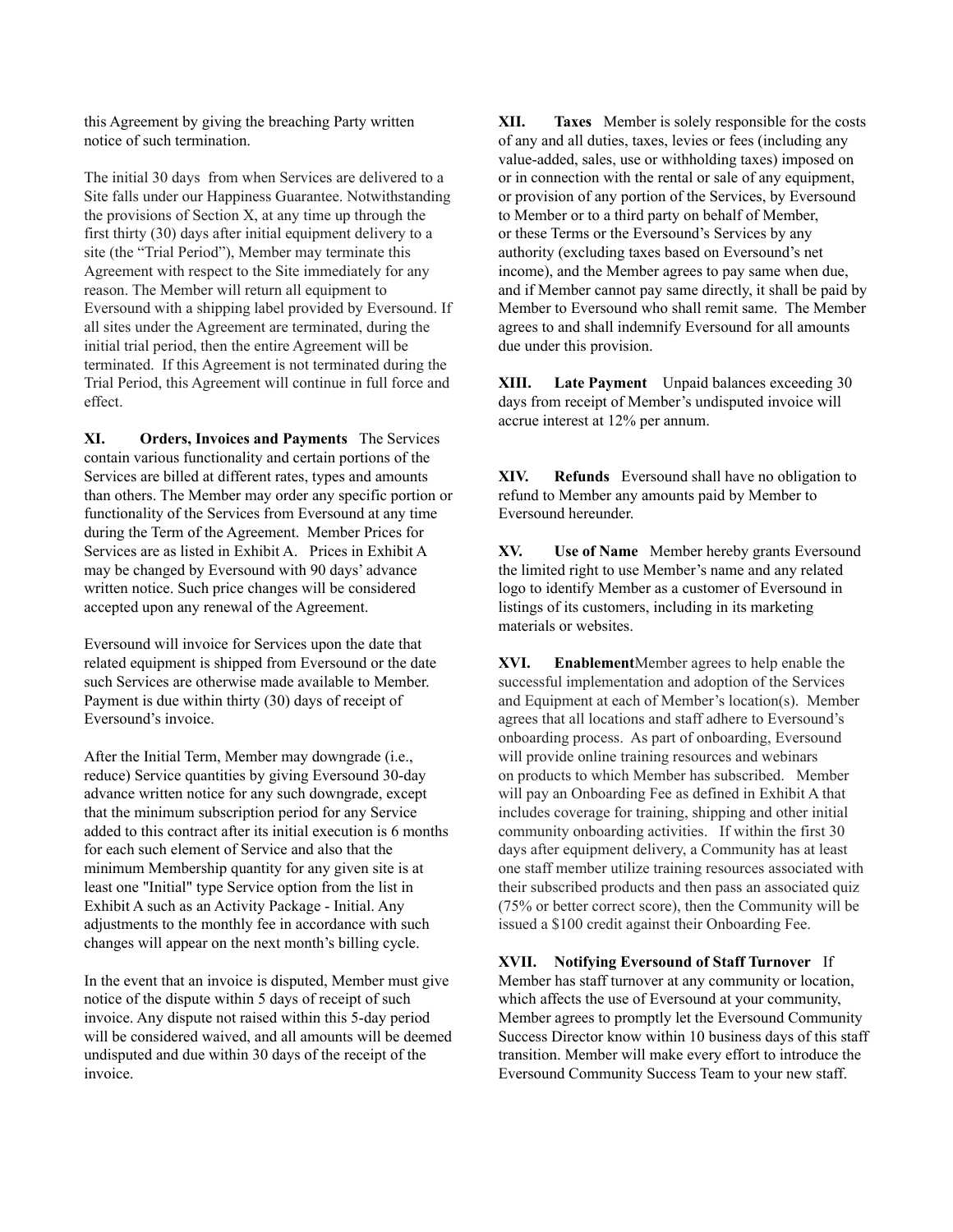## **XVIII. Limitation of Liability & Warranty**

**Disclaimers** The Services offer varied content. It is the Member, and applicable Site's, obligation and responsibility to ensure that the content viewed through the subscription is appropriate for the individual users in such Site. As part of the Services, depending on the subscription chosen by the Member, its Network, Sites and residents may have the ability to access and use programming and content which is targeted to provide, or may be used in connection with, physical fitness, exercise, stretching, mobility, or other health and wellness and related topics. Member agrees that it will not allow access to or use of any of such content, until the Member and/or individual Site has performed an evaluation of each potential user and determined if such user is physically prepared for such physical exercise, activities, regime, routine, program, and/or other activities, including, if required the advice of a physician prior to engaging in same.

Eversound shall not be liable to Member, Network or any Site, with respect to physical injury, death or property damage incurred through the use of the Services.

In no event shall Eversound be liable for special, consequential or indirect damages, regardless of whether arising from tort, contract or any other theory of liability and regardless if Eversound was made aware of the possibility or probability of such damages in advance. Further, Eversound's liability with respect to any Party to this Agreement is limited to the sum of the amount actually received by Eversound for the six-month period directly prior to the event or omission which would render Eversound liable.

The Services and equipment provided by Eversound are offered "AS IS" and Eversound makes no representations of any kind, whether express or implied or otherwise regarding the Services or equipment except as explicitly set forth in this Agreement. EVERSOUND DISCLAIMS ALL WARRANTIES, INCLUDING ANY IMPLIED WARRANTIES OF MERCHANTABILITY, FITNESS FOR A PARTICULAR PURPOSE, OR OTHERWISE. Member agrees that Member, Network, Sites and end users (of the foregoing) shall use the Services solely at their own risk. The Services may include content which is produced, created, promoted, or provided by third parties and Eversound makes no warranties of any kind with respect to any content or programs.

**XIX. Indemnification** Eversound shall indemnify, defend and hold harmless Member from and against all losses, claims, damages or other costs of any nature or kind whatsoever arising directly or indirectly out of (i) the breach of any warranty or representation or provision of

this Agreement made by Eversound to Member in this Agreement, or (ii) any infringement claim related to the Services or equipment and the Trademarks, copyrights or trade names used by Eversound. Such indemnify shall include, but not be limited to, reasonable expenses, attorneys' fees, court costs, investigations, litigation and the settlement of any such claim provided Eversound has had the opportunity to participate in the defense and settlement of any such claim.

Member shall indemnify, defend and hold harmless Eversound from and against all losses, claims, damages or other costs of any nature or kind what so ever arising directly or indirectly out of: (1) the breach of any warranty, representation or provision of this Agreement made by Member to Eversound; (2) the negligence or intentional misconduct of Member, its officers, employees, agents or contractors, residents, users or invitees, with respect to the use of the Services or any equipment; and (3) any personal injury or death of any end user of the Services or property damage incurred in the use of the Services. Such indemnity shall include, but not be limited to, reasonable expenses, attorneys' fees, court costs, investigations, litigation and the settlement of any such claim provided Member has had the opportunity to participate in the defense and settlement of any such claim.

**XX. Confidentiality (Pricing and Technology)** In the course of performing its obligations hereunder and otherwise, the parties will from time to time have access to confidential records, data, customer lists, trade secrets, technology and similar confidential information owned or used in the course of business by one of the parties or its subsidiaries and affiliates (the "Confidential Information"). The party having access to such Confidential Information agrees (i) to hold the Confidential Information in strict confidence, (ii) not to disclose the Confidential Information to any third party (except as required to complete its obligations under this agreement) and (iii) not to use, directly or indirectly, any of the Confidential Information for any competitive or commercial purpose; provided, however, that the limitations set forth above shall not apply to any Confidential Information which (A) is then generally known to the public, (B) became or becomes generally known to the public through no fault of the party having access, or (C) is disclosed in accordance with an order of a court of competent jurisdiction or applicable law. Eversound's pricing terms and amounts are considered a trade secret for terms of the Agreement. This provision shall survive the termination of this Agreement for any reason.